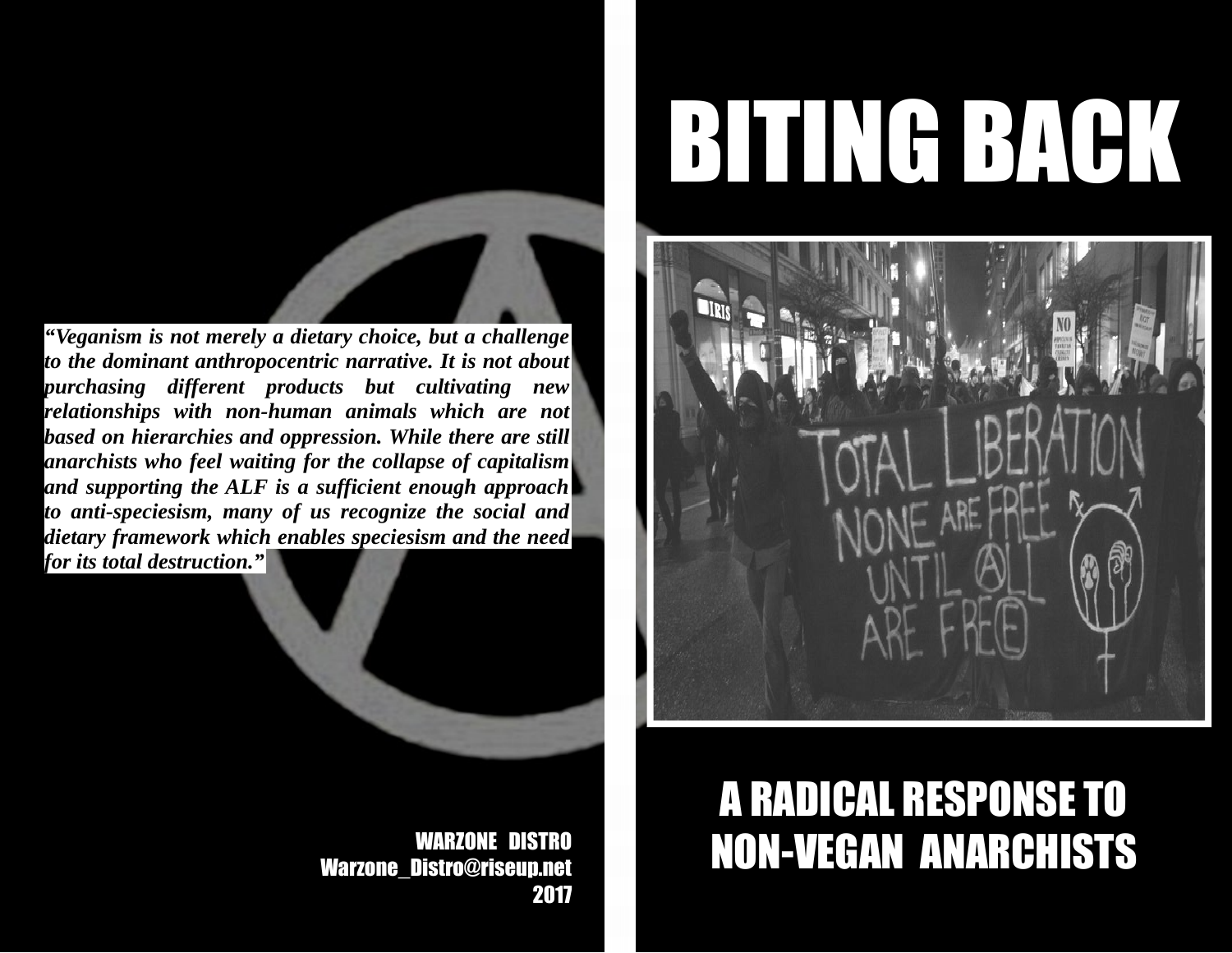*Biting Back: An Anarchist*   $Response$  to Non-Vegan *Anarchists*

*Picture: "ALF Lone Wolf" arson of a sheepskin factory in Denver, Colorado*

**The Street of Congress**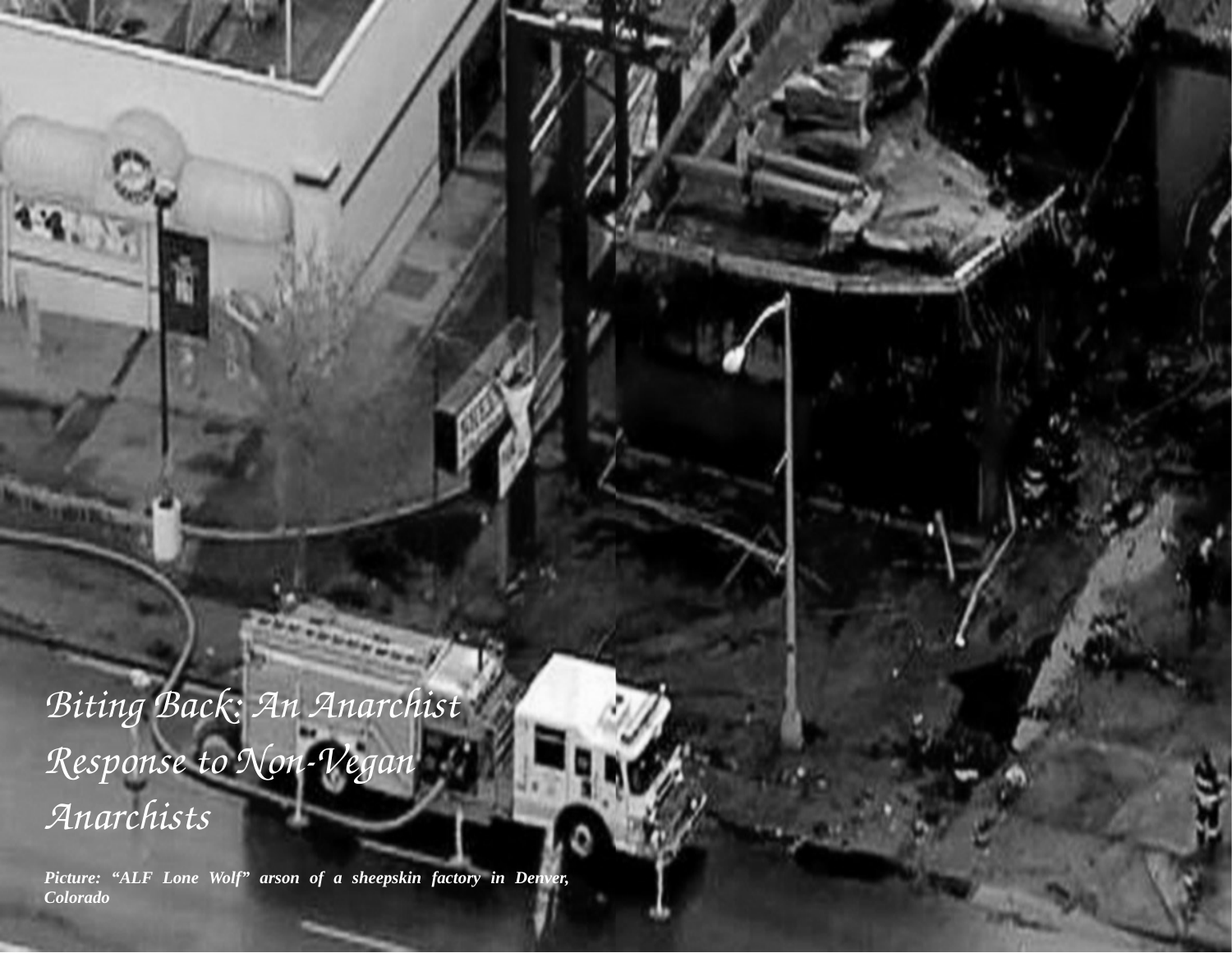rather than an anti-speciesist/anarchist analysis of the ways that humans relate to their surroundings. Simply put, dumpstering animal products undermines the necessity for developing personal non-hierarchical relationships with non-human animals which destroy their assigned commodity status.

### **Conclusion**

Veganism is not merely a dietary choice, but a challenge to the dominant anthropocentric narrative. It is not about purchasing different products but cultivating new relationships with non-human animals which are not based on hierarchies and oppression. While there are still anarchists who feel waiting for the collapse of capitalism and supporting the ALF is a sufficient enough approach to anti-speciesism, many of us recognize the social and dietary framework which enables speciesism and the need for its total destruction.

Anarchists are quick to recognize that racism, sexism, and homophobia will not simply go away upon the collapse of capitalism and they must be fought here and now. These same anarchists, however, are often unwilling to apply this logic to speciesism. If we want total freedom, we must cultivate new relationships in our everyday lives. This means fighting oppression on every line, including the line of species. Refusing to do so is not coherent with anarchist and autonomist practices.

We are not asking for bigger cages but the destruction of all cages along with the ways of thinking that create them. Towards anarchy through individual and collective negation of this society and all its internalized roles, in solidarity with the wild against the prison world of human supremacy: vegan anarchy means attack everywhere!



While there are certainly a number of radicals who recognize the oppression of non-human animals and are fighting against it, we continue to see nonhuman animals offered as food items at many radical potlucks, bookfairs, and other anarchist gatherings. We believe this is a hierarchical form of oppression worthy of a much needed anarchist critique.

This short essay will attempt to address some of the most common anarchist objections to veganism. We aim to inspire a praxis of insurrectionary anarchy and eco-defense by asserting a position against speciesism and the objectification of non-human animals.

### **Definitions:**

**Insurrectionary anarchy**: Insurrectionary anarchy is a way of conceptualizing anarchism within our present moment. Rather than waiting around for a revolutionary moment in the future, the insurrectionary anarchist recognizes that the revolutionary fight is happening here and now. There will be no grandiose revolution to wait around for. Insurrectionary anarchism is focused on action. We want to create a better world in our present moment while attacking what holds us back from realizing that world. We aim to put an end to the state, capitalism, and all internal and external power structures which maintain this society.

**Anthropocentrism**: The moralist belief that human beings are the most significant entity on earth.

**Speciesism**: Speciesism, like many other isms, is based on a line of thinking which views certain unchosen traits as inherently superior over others. Racists think they are superior because of their race, sexists think they are superior because of their sex, speciesists think they are superior because of their species. Speciesism arises out of an anthropocentric view of the world in which an individual holds the belief that the human is the most important animal and therefore has the right to subjugate other animals based on species.

**Veganism**: The avoidance, as much as possible, of cruelty to and consumption of non-human animals and products derived from them for food, clothing, and entertainment. Vegans view all animals (human and nonhuman alike) as beings with their own desires and potential for freedom.

**Radical veganism** is a logical extension of anarchist thought which recognizes the situations faced by all beings under attack by oppression, not only the human. Veganism in this respect proposes the constant reflection